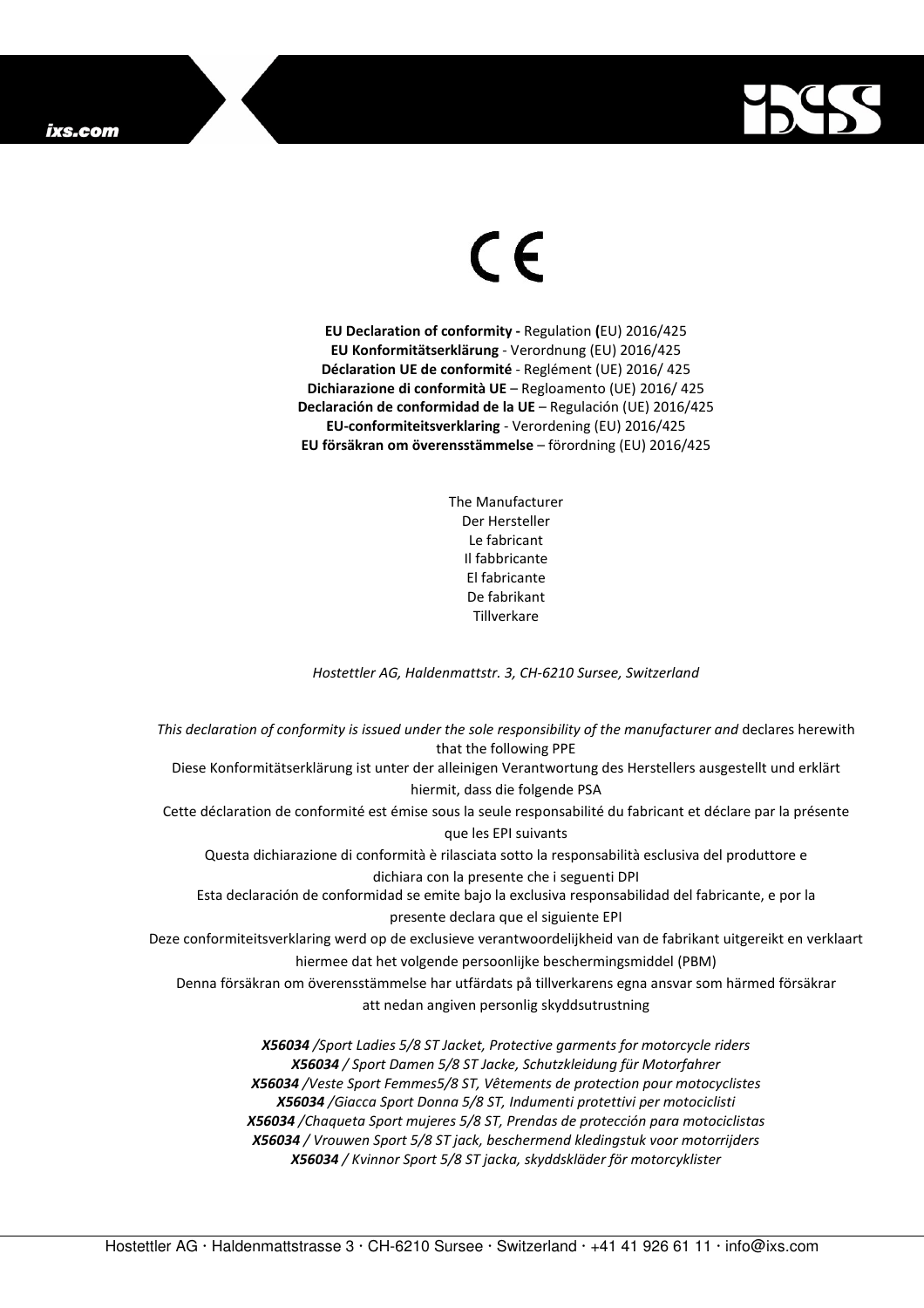



has undergone the EU-type examination conformity assessment procedure (Module B) performed by the Notified Body, IDIADA AUTOMOTIVE TECHNOLOGY, S.A. (OC.0164), P. I. L'ALBORNAR, E-43710 Santa Olivia (Tarragona – Spain), which has issued the EU Type Examination Certificate No. MT19050023.

And is compliant with the following Standard prEN17092-4:2018 (A)

## hat das EU-Baumusterprüfungs-Konformitätsbewertungsverfahren durchlaufen (Modul B) durchgeführt von der benannten Stelle, IDIADA AUTOMOTIVE TECHNOLOGY, S.A. (OC.0164), P. I. L'ALBORNAR, E-43710 Santa Olivia (Tarragona – Spanien), die die EU-Baumusterprüfbescheinigung Nr. MT19050023 ausgestellt hat.

und entspricht der folgenden Norm prEN17092-4:2018 (A)

a subi la procédure d'évaluation de la conformité pour l'examen de type UE (module B) réalisée par l'organisme notifié, IDIADA AUTOMOTIVE TECHNOLOGY, S.A. (OC.0164), P. I. L'ALBORNAR, E-43710 Santa Olivia (Tarragona – Espagne), qui a délivré le certificat d'examen de type UE n°. MT19050023.

Et est conforme à la norme suivante prEN17092-4:2018 (A)

è stato sottoposto alla procedura di valutazione della conformità dell'esame UE del tipo (modulo B) eseguita dall'organismo notificato, IDIADA AUTOMOTIVE TECHNOLOGY, S.A. (OC.0164), P. I. L'ALBORNAR, E-43710 Santa Olivia (Tarragona – Spagna), che ha rilasciato il certificato di esame UE del tipo n. MT19050023.

Ed è conforme alla seguente norma prEN17092-4:2018 (A)

ha sido sometido al procedimiento de evaluación de conformidad del examen de tipo UE (Módulo B) realizado por el organismo notificado, IDIADA AUTOMOTIVE TECHNOLOGY, S.A. (OC.0164), P. I. L'ALBORNAR, E-43710 Santa Olivia (Tarragona – España), que ha emitido el certificado de examen UE de tipo no. MT19050023.

Y cumple con el siguiente estándar prEN17092-4:2018 (A)

de EG-typekeuring-conformiteitsbeoordelingsprocedure doorlopen (module B) heeft,uitgevoerd door de aangemelde instantie IDIADA AUTOMOTIVE TECHNOLOGY, S.A. (OC.0164), P. I. L'ALBORNAR, E-43710 Santa Olivia (Tarragona – Spanje) die het certificaat van EG-typeonderzoek nr. MT19050023 afgegeven heeft,

en voldoet aan de volgende norm: prEN17092-4:2018 (A)